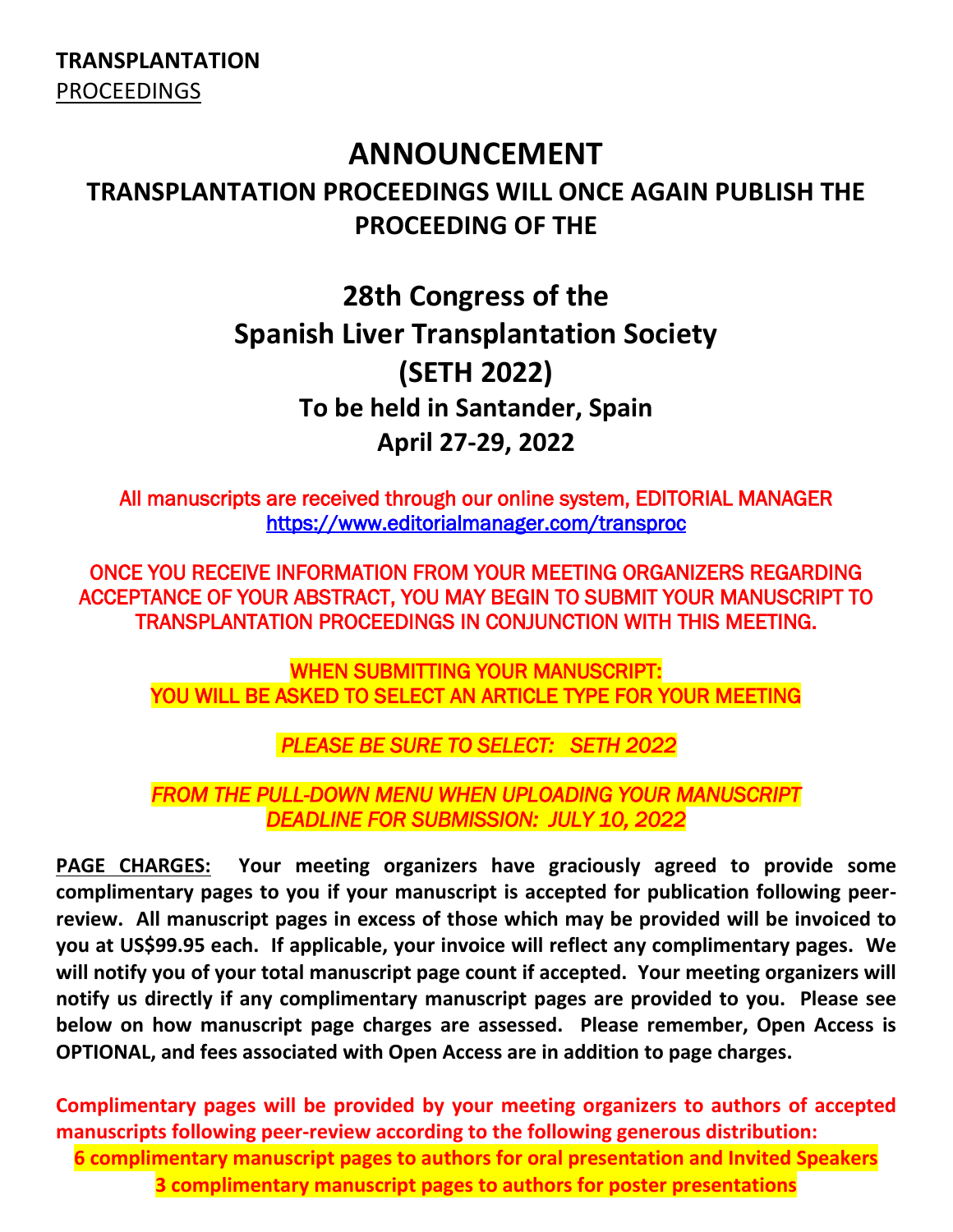## **GUIDELINES TO AUTHORS OF MEETING-RELATED MANUSCRIPTS**

**Transplantation Proceedings** welcomes persons who have accepted Abstracts for presentations to submit a full manuscript in accordance with our Guidelines for Manuscripts Associated With Meetings below.

Please follow these detailed instructions regarding the submission of your manuscript. If you have any questions, please contact me at bkahan@transplantation-proceedings.org.

### **Ethics in Publishing - Transplantation Proceedings**:

(Please refer to information on [Ethics in publishing\)](https://www.elsevier.com/about/policies/publishing-ethics#Authors)

### **Studies in humans and animals**

If the work involves the use of human subjects, the author should ensure that the work described has been carried out in accordance with The Code of Ethics [of the World Medical Association](https://nam11.safelinks.protection.outlook.com/?url=https%3A%2F%2Fwww.wma.net%2Fpolicies-post%2Fwma-declaration-of-helsinki-ethical-principles-for-medical-research-involving-human-subjects%2F&data=04%7C01%7Cl.verrillo%40elsevier.com%7Cc2ea3841eed74b53f40408d9d58a4e05%7C9274ee3f94254109a27f9fb15c10675d%7C0%7C0%7C637775612266815967%7CUnknown%7CTWFpbGZsb3d8eyJWIjoiMC4wLjAwMDAiLCJQIjoiV2luMzIiLCJBTiI6Ik1haWwiLCJXVCI6Mn0%3D%7C3000&sdata=4NBdVitlxRBAMpW55%2F75d6uSU5GwIInDuYkfQGBEDNA%3D&reserved=0) (Declaration of Helsinki) for experiments involving humans. The manuscript should be in line with the [Recommendations for the Conduct, Reporting, Editing and](https://nam11.safelinks.protection.outlook.com/?url=http%3A%2F%2Fwww.icmje.org%2Frecommendations%2F&data=04%7C01%7Cl.verrillo%40elsevier.com%7Cc2ea3841eed74b53f40408d9d58a4e05%7C9274ee3f94254109a27f9fb15c10675d%7C0%7C0%7C637775612266815967%7CUnknown%7CTWFpbGZsb3d8eyJWIjoiMC4wLjAwMDAiLCJQIjoiV2luMzIiLCJBTiI6Ik1haWwiLCJXVCI6Mn0%3D%7C3000&sdata=qFLdvvGYqpi%2F1vSzvTfxn%2BceL%2BIESj7H4ZBKFlSTc3A%3D&reserved=0)  [Publication of Scholarly Work in Medical Journals](https://nam11.safelinks.protection.outlook.com/?url=http%3A%2F%2Fwww.icmje.org%2Frecommendations%2F&data=04%7C01%7Cl.verrillo%40elsevier.com%7Cc2ea3841eed74b53f40408d9d58a4e05%7C9274ee3f94254109a27f9fb15c10675d%7C0%7C0%7C637775612266815967%7CUnknown%7CTWFpbGZsb3d8eyJWIjoiMC4wLjAwMDAiLCJQIjoiV2luMzIiLCJBTiI6Ik1haWwiLCJXVCI6Mn0%3D%7C3000&sdata=qFLdvvGYqpi%2F1vSzvTfxn%2BceL%2BIESj7H4ZBKFlSTc3A%3D&reserved=0) and aim for the inclusion of representative human populations (sex, age and ethnicity) as per those recommendations. The terms [sex and gender](https://nam11.safelinks.protection.outlook.com/?url=https%3A%2F%2Fwww.who.int%2Fgender-equity-rights%2Funderstanding%2Fgender-definition%2Fen%2F&data=04%7C01%7Cl.verrillo%40elsevier.com%7Cc2ea3841eed74b53f40408d9d58a4e05%7C9274ee3f94254109a27f9fb15c10675d%7C0%7C0%7C637775612266815967%7CUnknown%7CTWFpbGZsb3d8eyJWIjoiMC4wLjAwMDAiLCJQIjoiV2luMzIiLCJBTiI6Ik1haWwiLCJXVCI6Mn0%3D%7C3000&sdata=N93QzjSqVGgf54TT5aH0yeqil8OK10Xt1lFlQQJzkcA%3D&reserved=0) should be used correctly.

Authors must include a statement in the manuscript that informed consent was obtained for experimentation with human subjects. The privacy rights of human subjects must always be observed.

All animal experiments must comply with the [ARRIVE guidelines](https://nam11.safelinks.protection.outlook.com/?url=https%3A%2F%2Fwww.nc3rs.org.uk%2Farrive-guidelines&data=04%7C01%7Cl.verrillo%40elsevier.com%7Cc2ea3841eed74b53f40408d9d58a4e05%7C9274ee3f94254109a27f9fb15c10675d%7C0%7C0%7C637775612266815967%7CUnknown%7CTWFpbGZsb3d8eyJWIjoiMC4wLjAwMDAiLCJQIjoiV2luMzIiLCJBTiI6Ik1haWwiLCJXVCI6Mn0%3D%7C3000&sdata=5U9fOOGHcux2hm2uFMDQm%2FLi2u0eTX6y1a65BpMqp1U%3D&reserved=0) and therefore be carried out in accordance with the U.K. Animals (Scientific Procedures) Act, 1986 and associated guidelines, [EU Directive 2010/63/EU for animal](https://nam11.safelinks.protection.outlook.com/?url=https%3A%2F%2Fec.europa.eu%2Fenvironment%2Fchemicals%2Flab_animals%2Flegislation_en.htm&data=04%7C01%7Cl.verrillo%40elsevier.com%7Cc2ea3841eed74b53f40408d9d58a4e05%7C9274ee3f94254109a27f9fb15c10675d%7C0%7C0%7C637775612266815967%7CUnknown%7CTWFpbGZsb3d8eyJWIjoiMC4wLjAwMDAiLCJQIjoiV2luMzIiLCJBTiI6Ik1haWwiLCJXVCI6Mn0%3D%7C3000&sdata=BOJqiuUvfVCh%2BCka%2FQFOpI3X2Ub710ckri4pSP8RF1c%3D&reserved=0)  [experiments,](https://nam11.safelinks.protection.outlook.com/?url=https%3A%2F%2Fec.europa.eu%2Fenvironment%2Fchemicals%2Flab_animals%2Flegislation_en.htm&data=04%7C01%7Cl.verrillo%40elsevier.com%7Cc2ea3841eed74b53f40408d9d58a4e05%7C9274ee3f94254109a27f9fb15c10675d%7C0%7C0%7C637775612266815967%7CUnknown%7CTWFpbGZsb3d8eyJWIjoiMC4wLjAwMDAiLCJQIjoiV2luMzIiLCJBTiI6Ik1haWwiLCJXVCI6Mn0%3D%7C3000&sdata=BOJqiuUvfVCh%2BCka%2FQFOpI3X2Ub710ckri4pSP8RF1c%3D&reserved=0) or the National Research Council's [Guide for the Care and Use of Laboratory Animals.](https://nam11.safelinks.protection.outlook.com/?url=https%3A%2F%2Fgrants.nih.gov%2Fgrants%2Folaw%2Fguide-for-the-care-and-use-of-laboratory-animals.pdf&data=04%7C01%7Cl.verrillo%40elsevier.com%7Cc2ea3841eed74b53f40408d9d58a4e05%7C9274ee3f94254109a27f9fb15c10675d%7C0%7C0%7C637775612266815967%7CUnknown%7CTWFpbGZsb3d8eyJWIjoiMC4wLjAwMDAiLCJQIjoiV2luMzIiLCJBTiI6Ik1haWwiLCJXVCI6Mn0%3D%7C3000&sdata=GYSSgJQSGn91bdSXssuQfyTO76rdvxfhNodtQSwRlM8%3D&reserved=0) Authors must clearly indicate in the manuscript that such guidelines have been followed. The sex of animals must be indicated, and where appropriate, the influence (or association) of sex on the results of the study.

#### **Informed consent and patient details**

Studies on patients or volunteers require ethics committee approval and informed consent, which must be documented in the paper. Appropriate consents, permissions and releases must be obtained where an author wishes to include case details or other personal information or images of patients and any other individuals in an Elsevier publication. Written consents must be retained by the author but copies should not be provided to the journal. HOWEVER, authors must state that such consents are available upon request, since only if specifically requested by the journal in exceptional circumstances (for example if a legal issue arises) the author must provide copies of the consents or evidence that such consents have been obtained. For more information, please review the Elsevier Policy on the Use [of Images or Personal Information of Patients or](https://www.elsevier.com/about/policies/patient-consent)  [other Individuals.](https://www.elsevier.com/about/policies/patient-consent) Unless you have written permission from the patient (or, where applicable, the next of kin), the personal details of any patient included in any part of the article and in any supplementary materials (including all illustrations and videos) must be removed before submission.

IMPORTANT TO KNOW: This journal strictly complies with the Helsinki Congress and the Istanbul Declaration regarding donor source. Donors must not be from prisoners, or from those individuals who are coerced or paid. Please include a statement within the Abstract and Text regarding compliance. Authors may be asked to provide written documentation.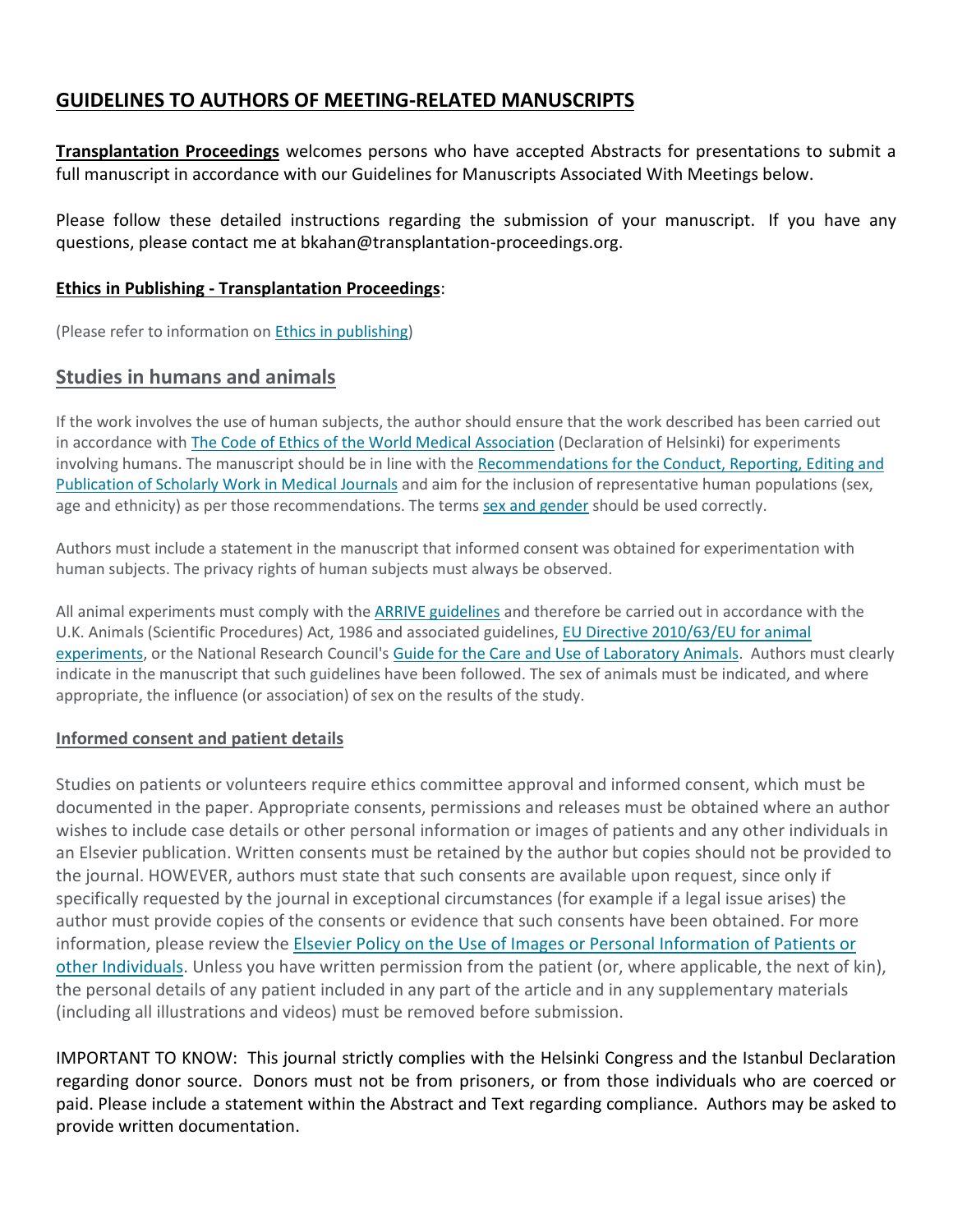**Transplantation Proceedings** is peer-reviewed, therefore all manuscripts will undergo extensive review, and authors will be notified of the outcome. We look forward to continued collaboration with the Society in publishing groundbreaking transplantation research.

### **SPECIAL NOTE:**

- If you feel your manuscript may benefit from inclusion of Roc analysis, Multivariate analysis, "p" value, "NPV" or "PPV", then please include this in the initial submission as this is one of the most required revisions to manuscripts following review
- If your data supports inclusion of a detailed Table of BMI, Age, Gender, or other demographic material, etc, then please include it initially

### **FORMATTING GUIDELINES TO AUTHORS OF MEETING RELATED MANUSCRIPT SUBMISSIONS:**

Authors MUST upload their manuscript in WORD to Transplantation Proceedings through our online system by selecting **the correct meeting name for your meeting from the pull-down menu**. When uploading your manuscript, you will be asked to select an Article Type from the pull-down menu. **You must NOT select any other Article Type, AND YOU MUST ONLY SUBMIT YOUR MANUSCRIPT ONCE**.

If you make a mistake, notify the Editorial Office by email to [bkahan@transplantation-proceedings.org](mailto:bkahan@transplantation-proceedings.org) AND PLACE THE WORDS "ERROR ON SUBMISSION IN THE EMAIL SUBJECT LINE so I may properly address the problem immediately. **DO NOT upload it again until you are given permission**. Failure to comply may result in the manuscript rejection. Remember, please ONLY upload your manuscript *once* as failure to do so may result in rejection of your paper. **Please do not email your manuscript to the editorial office** as we will ONLY receive manuscripts through our online system.

### All manuscripts must be prepared in **English** (**including fully cited References**) and **saved as a WORD file (not as PDF) in its final form**. **References must be fully cited and must be in English**.

Abstracts and Manuscript Text (including References) MUST be double spaced using an 11 point font and sized for letter size paper with one inch margins all around, **not A4**.

. DO NOT embed your Tables/Figures within the Text, rather place them AFTER the fully cited References.

. DO NOT include "Supplemental" Tables/Figures or "Appendices". All Tables/Figures must be numbered sequentially and cited within the Text

. Include Legends to all Tables/Figures

All manuscripts must be accompanied by completed Conflict of Interest and Page Charge Agreement Forms. These forms are available online when submitting the manuscript. However, we have placed the Page Charge Agreement below for your convenience. The Conflict of Interest Form may be found at the following link: **http://www.icmje.org/disclosure-of-interest/**

**All manuscripts must contain the following and must be uploaded in this order. PLEASE CAREFULLY FOLLOW OUR FORMATTING INSTRUCTIONS BELOW. ALL MANUSCRIPTS MUST BE IN WORD, NOT PDF.** Manuscripts WILL NOT BE PROCESSED if these formatting instructions are not followed as they are REQUIRED by our publisher for copyediting purposes if accepted following review. Please carefully read the following prior to the preparation of your manuscript:

1. Title Page – (See sample below)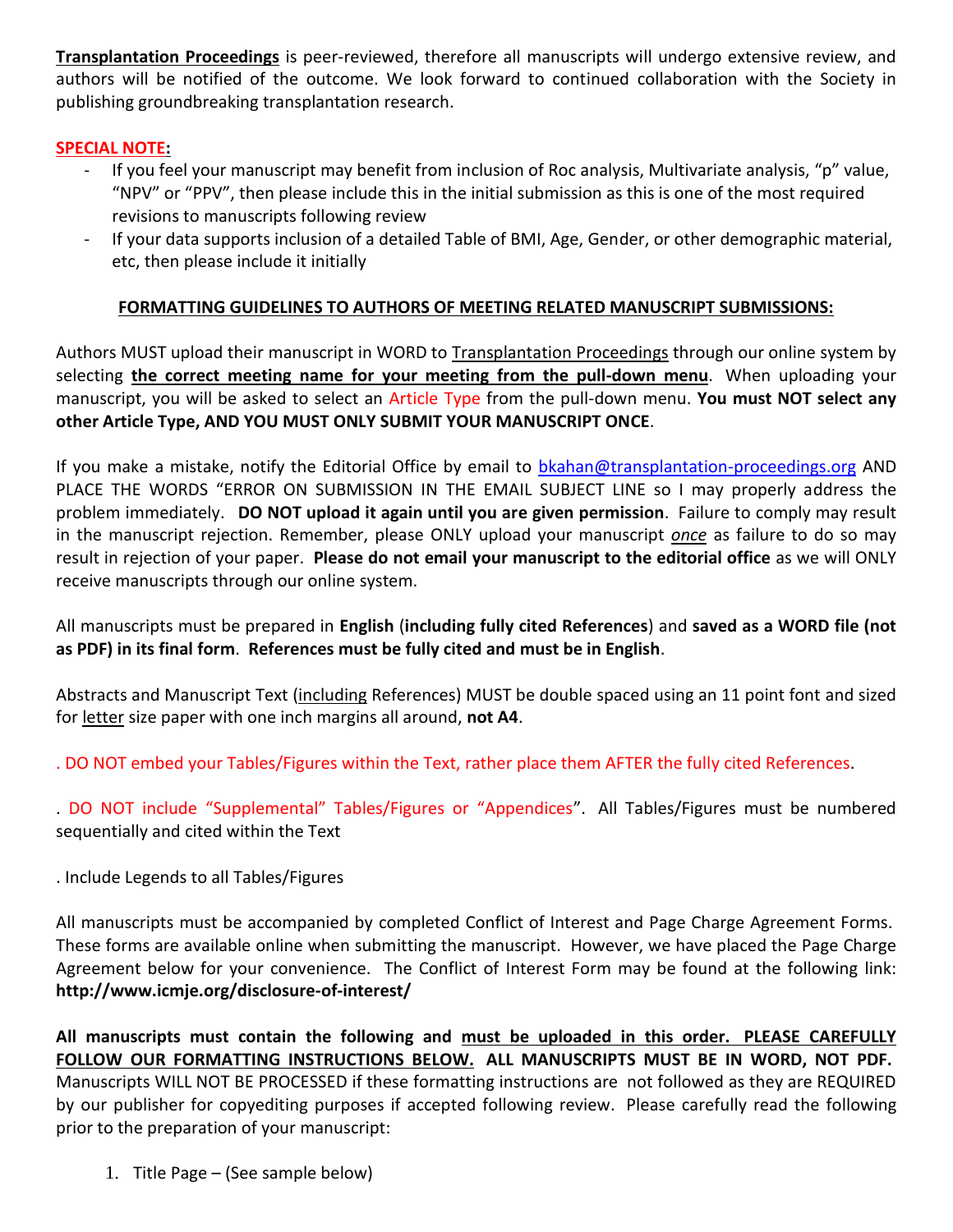- $\checkmark$  must not contain abbreviations unless fully spelled out with the abbreviation in parenthesis
- $\checkmark$  if an animal study, name the species
- $\checkmark$  if a Case Report, place "Case Report" in the title.
- $\checkmark$  must contain all author information, including fully spelled out names of all authors (given and surname), Institution with full address, telephone number and email addresses of ALL authors
- $\checkmark$  a clearly designated corresponding author with author's name fully spelled out, Institution with full address, telephone number and the corresponding author's email address
- $\checkmark$  any Grant support
- $\checkmark$  the total number of Tables/Figures contained in the manuscript, and state if in color or not in color
- 2. **Double spaced Abstract of no more than 250 words, in Word**. No References, Tables or Figures are to be in the Abstract.
- 3. **At least 3 double spaced manuscript pages of text in Word (including fully cited References in English, References must be double spaced) sized for "letter" (one inch margins all around), NOT A4. Please use an 11 point font**. **Manuscripts not following this format will be returned!**
- 4. Tables, Figures (with Figure Legends). Tables/Figures (with Figure Legends) must be placed **AFTER the References** and **must not be embedded** within the text. All Figures must contain Figure Legends. **Manuscripts not following this format will be returned!**

**PLEASE NOTE**: **This journal does not receive Figures or Tables as "Supplementary" or "Appendices".** All Tables/Figures must appear sequentially numbered and cited within the text. All Figures must have Legends. **Manuscripts containing Tables/Figures as "Supplementary" or "Appendices" will be returned!**

Elsevier has very strict requirements regarding the preparation of Tables/Figures. Please adhere to the following as if accepted, our copyeditors can ONLY prepare the page proofs if the files are set up in this fashion:

|                | Microsoft<br>Word | Microsoft<br>Excel | Microsoft<br>Power Point   TIF/TIFF, | JPEG/JPG,<br>GIF, EPS | PDF |
|----------------|-------------------|--------------------|--------------------------------------|-----------------------|-----|
| <b>Figures</b> | Yes               | Yes                | Yes                                  | Yes                   | Yes |
| Tables         | Yes               | <b>No</b>          | <b>No</b>                            | No.                   | No  |
|                |                   |                    |                                      |                       |     |

**In other words: Tables can ONLY be set up as WORD files.**

- 5. **Your manuscript Title page, Abstract, Text and Tables MUST be uploaded as a WORD PC file, NOT as pdf, and must be saved in its final form**. **Manuscripts not following this format will be returned!** Note again that **all Tables must be in Word** and **ONLY Figures can** be uploaded as either Word, Excel, Powerpoint, JPG, TIF, GIF, EPS or PNG. We will not process manuscripts uploaded in any other fashion as this is required by our publisher in order to prepare the page proofs if accepted following review.
- 6. The required Conflict of Interest and Agreement to Page Charge Forms (the checklist below is for your information only)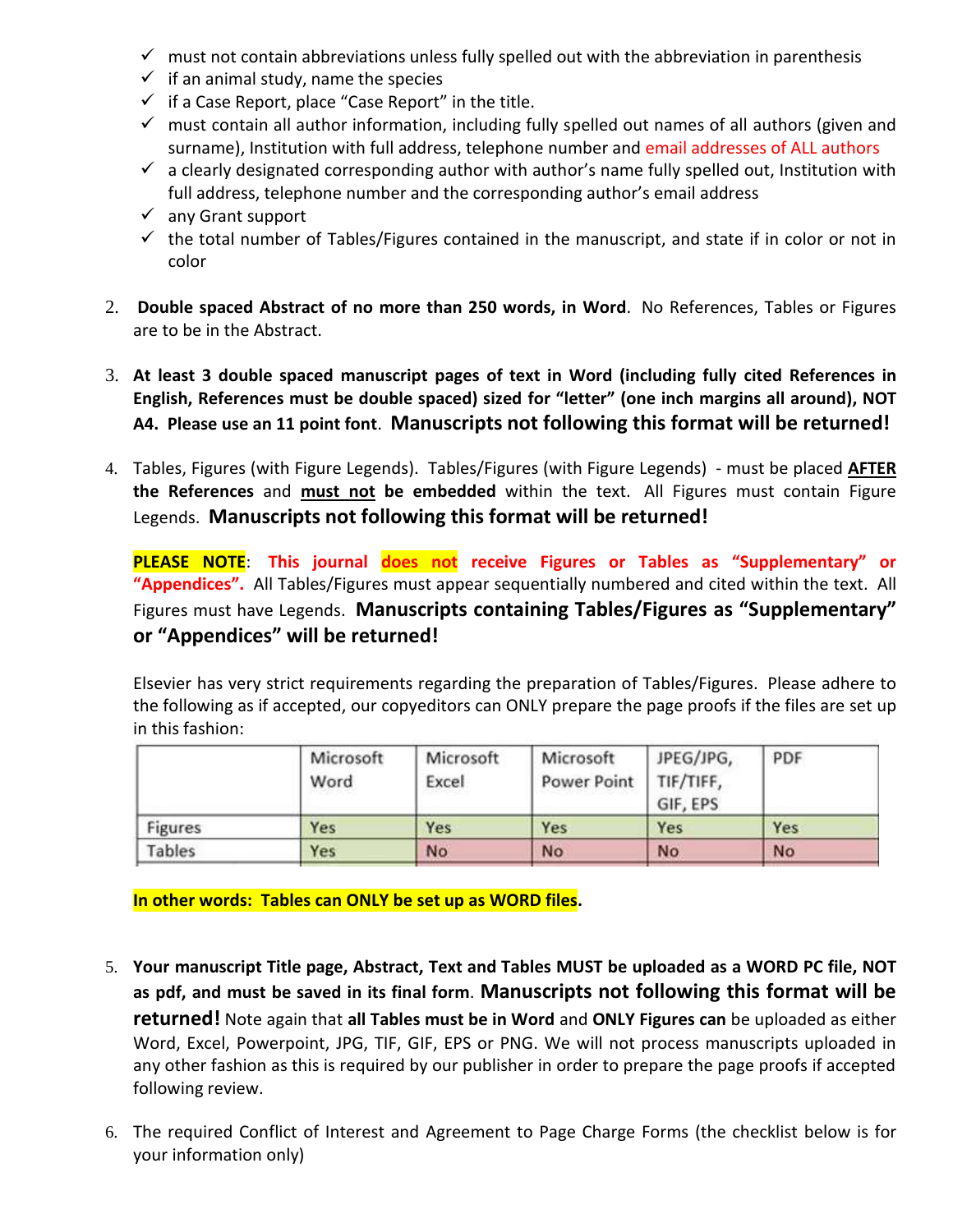- **7.** Authors are required to include "Highlights**"** by including 3-5 bullet points about the importance of the submitted paper.
- **8. Authors are REQUIRED to strictly follow our "Ethics in Publishing" guidelines above by inclusion of the required statements when applicable.**

## **Important note regarding page charges:**

Submission of a manuscript will constitute expression of the author's commitment to defray the cost of publication.

- There are no automatically assigned complimentary pages provided by Transplantation Proceedings for manuscripts associated with meetings. Therefore, authors must assume that they are financially responsible for all page charges at US\$99.95 each if accepted for publication following review.
- In most cases, your meeting organizer will provide at least one manuscript page to you, and if so, they will notify us directly. Your invoice will be adjusted for any complimentary pages provided.
- Authors are responsible for any remaining page charges at US\$99.95 each.
- Page charges are based on the double spaced Word file beginning with Text and includes the fully cited References (which also must be double spaced). Tables/Figures are counted as one manuscript page each.
- No further complimentary pages are provided for any reason.
- Manuscript pages will be billed to you by our publisher, Elsevier, at the rate of US\$99.95 per manuscript page if accepted for publication in accordance with our Guidelines and Page Charge Agreement.

Page charges are confirmed by the Editorial Office and are based on our formatting guidelines: double spaced, submitted pages in Word (not on the printed page or the pdf of your page proofs), sized for US Letter (one inch margins all around, not A4), and use of an 11 point font, including fully cited References. Tables and Figures are counted as one manuscript page each. If accepted, your invoice for manuscript pages will be sent to you by Elsevier according to their production schedule. No payment is due at this time.

Extra charges are applied for publication of color graphics in the printed form of the issues, however, color reproduction of graphics are free of charge online.

If accepted, Elsevier will contact you offering **OPTIONAL Open Access**. **Open Access fees are separate from and in addition to page charges** for the publication of your manuscript.

All submissions are peer-reviewed, and authors are notified of the outcome thereafter. The proceedings of the Congress will appear in the journal, **Transplantation Proceedings**.

If you have any questions on how to submit your manuscript, please contact me at [bkahan@transplantation](mailto:bkahan@transplantation-proceedings.org)[proceedings.org](mailto:bkahan@transplantation-proceedings.org)

With every good wish, I beg to remain,

Sincerely,

Barry D. Kahan, PhD, MD Editor in Chief Transplantation Proceedings bkahan@transplantation-proceedings.org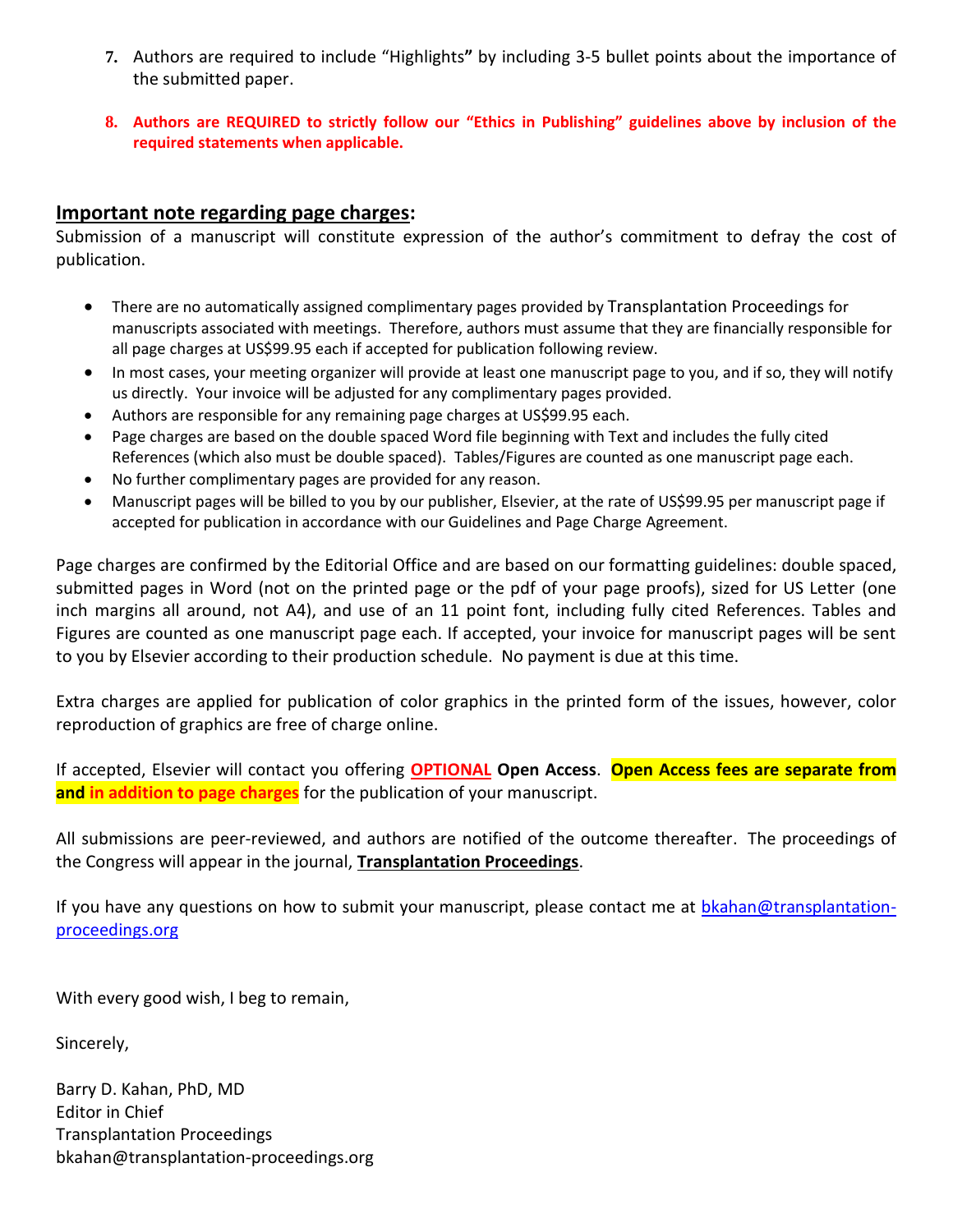#### **My manuscript is submitted for the following meeting (spell out meeting name):**

*Meeting Name*

#### **When submitting my manuscript, I have correctly selected Article Type:**

**\_\_\_\_\_\_\_\_\_\_\_\_\_\_\_\_\_\_\_\_\_\_\_\_\_\_\_\_\_\_\_\_\_\_\_\_\_\_\_\_\_\_\_\_\_\_\_\_\_\_\_\_\_\_\_\_\_\_**

*Article Type*

**The Title of my manuscript is:**

**\_\_\_\_\_\_\_\_\_\_\_\_\_\_\_\_\_\_\_\_\_\_\_\_\_\_\_\_\_\_\_\_\_**

#### *I have ensured that:*

- *1. I have included a Title Page as described in Transplantation Proceedings Guidelines, an Abstract, 3 pages of double spaced text with fully cited References in English, a Table or Figure with Figure legends which I have placed AFTER the References NOT embedded in the text.*
- *2. All author names are listed correctly on the Title page, their names and institutions are spelled correctly and I have included ALL author email addresses AND email addresses for each.*

**\_\_\_\_\_\_\_\_\_\_\_\_\_\_\_\_\_\_\_\_\_\_\_\_\_\_\_\_\_\_\_\_\_\_\_\_\_\_\_\_\_\_\_\_\_\_\_\_\_\_\_\_\_\_\_\_\_\_\_\_\_\_\_\_\_\_\_\_\_\_\_\_\_\_\_\_\_\_\_\_\_\_\_\_\_\_\_\_\_\_\_\_\_\_\_\_\_\_\_\_\_\_**

- *3. I have clearly designated a corresponding author along with their full name, institution address, phone number, fax number and an email address and I have provided all information for all authors listed on the manuscript.*
- *4. My manuscript is in English and has been spell-checked. If possible, it has been reviewed by an English speaker prior to submission to the journal office*
- *5. My manuscript is in WORD and is sized for letter, not A4 and I have used an 11 point font.*
- *6. I have not included "Supplementary" materials or "Appendices"*
- *7. I have made notations in my manuscript in compliance with our Ethics in Publishing as described herein.*

*Number of Tables included with manuscript : \_\_\_\_\_ (if none, state -0-)*

*Number of Figures included with manuscript: \_\_\_\_\_ (if none, state -0-); Figures are in color: \_\_\_\_\_ (Yes/No)*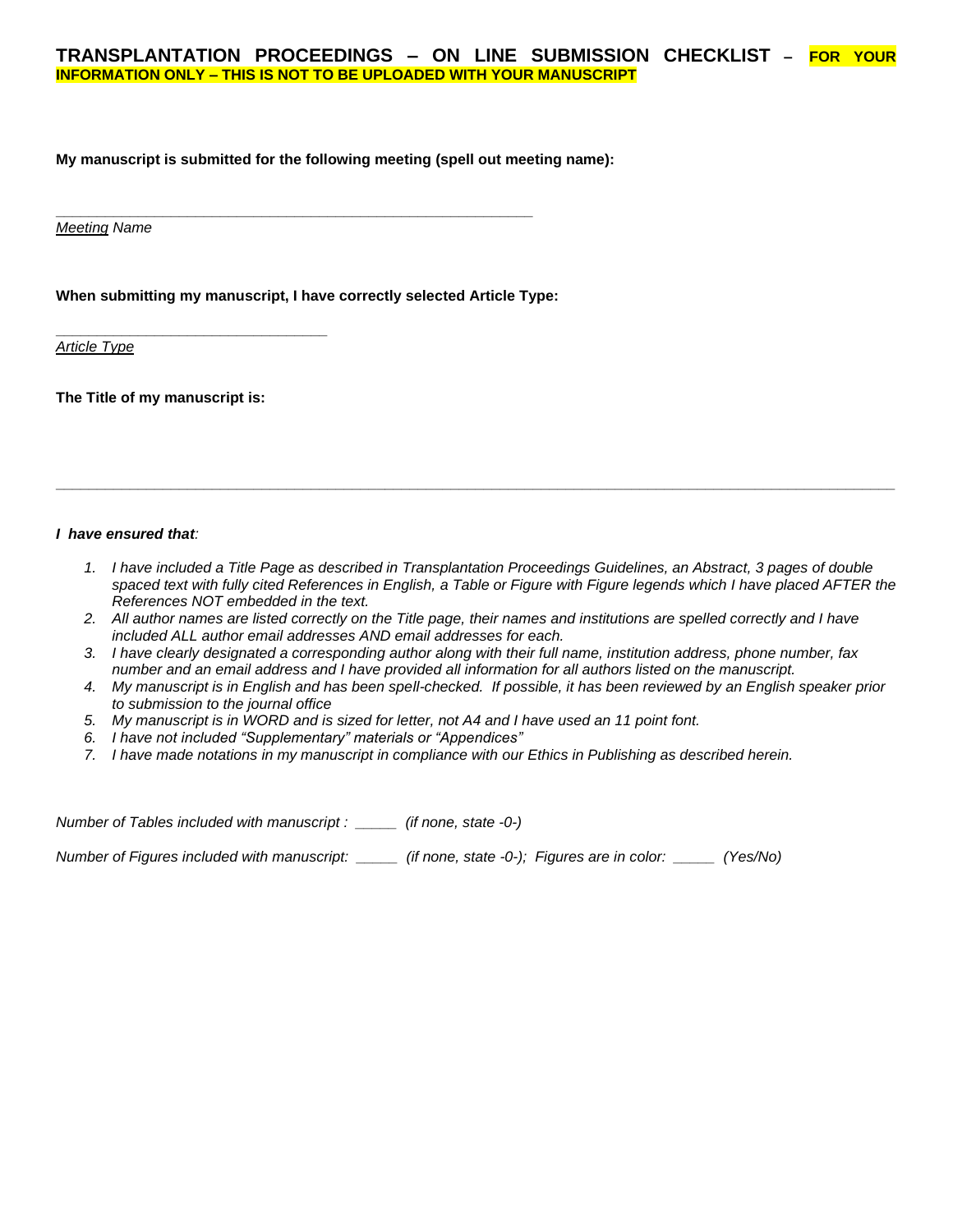# **SAMPLE TITLE PAGE:**

# **Insert Manuscript Title Here –**

# *(Do not use abbreviations. If an animal study, state the species. If a Case Report, state "Case Report". )*

**Authors:** Given name and Family Name (Surname)1,  $N^{(1, 2)}$ ; Given name and Family Name (Surname)2,  $N^{(3)}$ ; Given name and Family Name (Surname) $3 N^{(4)}$ ;

(1) Affiliation Department, Institution, City, Country; (2) Affiliation Department2, Institution2, City2; (3) Affiliation

Department3, Institution3, City3, Country3; (4) Affiliation Department4, Institution4, City4, Country4.

**Email addresses of ALL authors:**

Surname1:, Surname2:, Suname3:,

**Corresponding author:** Given Name and Surname; University, Postal Address, Street, Postal Code, City, Country; Email, Telephone  $+$ . Fax  $+$ **Grant information: Key words:** keyword1, keyword2, keyword3, keyword4 **Abbreviations:** (in alphabetical order)

**Tables:** \_\_\_\_\_\_\_\_ Figures:  $\frac{\sqrt{1-\frac{1}{2}}}{\frac{1}{2}}$  (color – Yes / No)